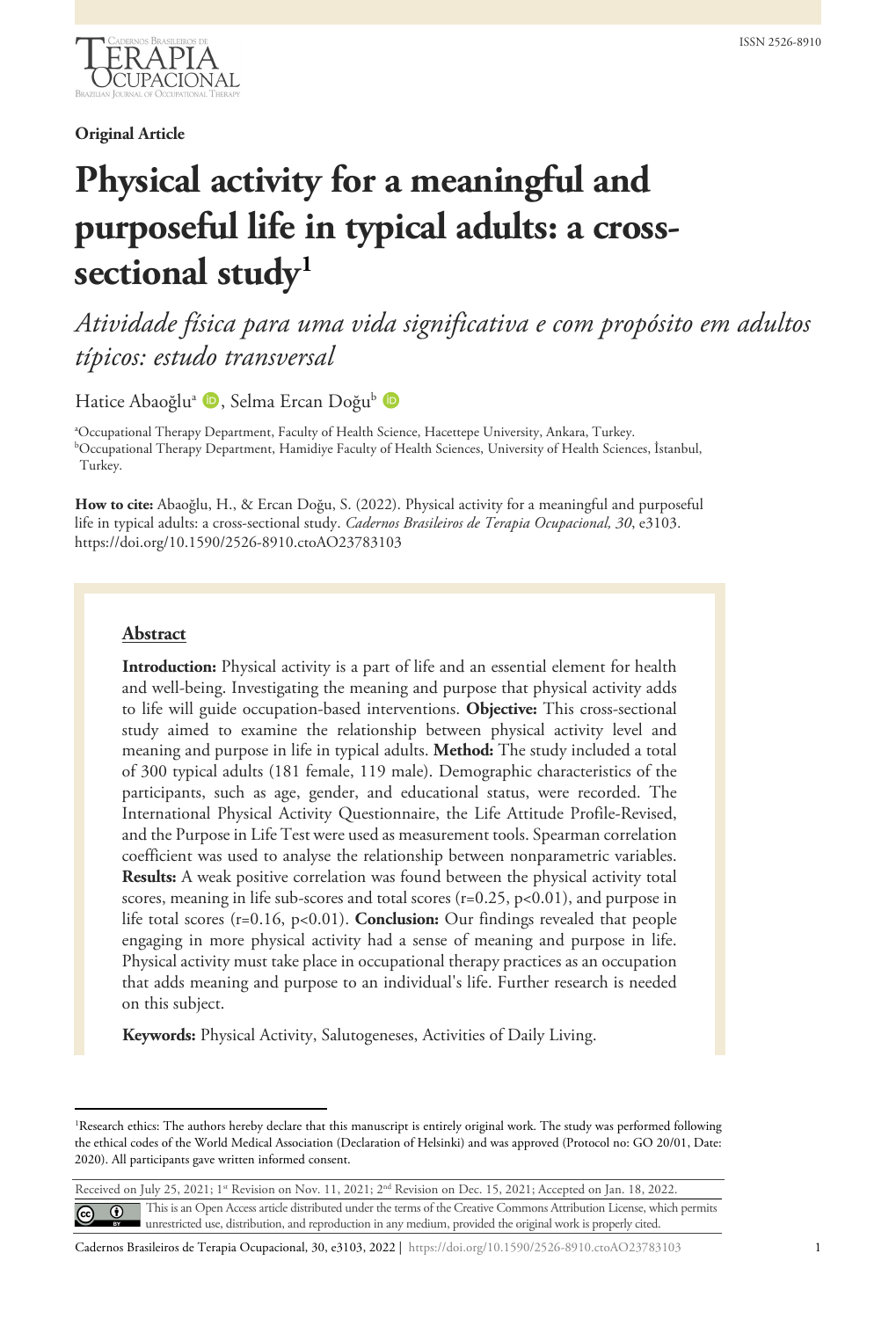#### *Resumo*

**Introdução:** A atividade física faz parte da vida e é um elemento essencial para a saúde e o bem-estar. Investigar o significado e o propósito que a atividade física acrescenta à vida guiará as intervenções baseadas na ocupação. **Objetivo:** Este estudo transversal tem como objetivo examinar a relação entre o nível de atividade física e o significado e propósito de vida em adultos típicos. **Método:** O estudo incluiu um total de 300 adultos típicos (181 mulheres, 119 homens). As características demográficas dos participantes, como idade, sexo e escolaridade, foram registradas. O *International Physical Activity Questionnaire, The Life Attitude Profile-Revised* e o *Purpose in Life Test* foram usados como ferramentas de mensuração. O coeficiente de correlação de *Spearman* foi usado para analisar a relação entre variáveis não paramétricas. **Resultados:** Foi encontrada uma correlação positiva fraca entre os escores totais de atividade física e os subescores de significado da vida e escores totais de significado da vida (r=0.25, p<0.01), e escores totais de propósito de vida (r=0.16, p<0.01). **Conclusão:** Nossos resultados revelaram que as pessoas que praticam mais atividades físicas têm um sentido de significado e propósito na vida. É importante que a atividade física ocupe seu lugar nas práticas de terapia ocupacional como uma ocupação que agrega significado e propósito à vida do indivíduo. Mais pesquisas são necessárias sobre este assunto.

**Palavras-chave:** Atividade Física, Senso de Coerência, Atividades Cotidianas.

#### **Introduction**

Physical activity (PA) is defined as any bodily movement produced by skeletal muscles resulting in energy expenditure, including self-care, housework, work/school, and leisure activities (Caspersen et al., 1985). Everyone performs physical activity to maintain one's life, however, the extent of this depends on personal preferences and may vary from person to person over time (Dunton, 2018). The importance of PA in promoting health and wellbeing has become more evident in the last decade. Today, we have been facing many diseases due to sedentary life. Especially lifestyles such as tobacco use, physical inactivity, and unhealthy diet constitute risk factors for non-communicable diseases (NCD) such as cardiovascular diseases, cancer, diabetes, and chronic respiratory diseases (Dragos-Florin, 2018; Love et al., 2018). On the other hand, it is reported that regular PA has many positive effects on health and well-being. PA reduces the risk of dying from heart disease or stroke, the risk of developing heart disease, colon cancer, and type 2 diabetes, helps control weight, promotes psychological well-being, reduces stress, anxiety, and depression, and improves the quality of life (Buecker et al., 2021; Hills et al., 2015; Panza et al., 2019).

PA is not only important for physical health but also plays an essential role in psychological well-being. The stress buffer and "feel good" effects of PA are widely reported in many studies (Biddle et al., 2015; Gerber & Pühse, 2009; Heaney et al., 2014). PA helps to produce positive emotions, prevent and reduce more negative experiences and states (e.g. stress, depression). There is also good evidence to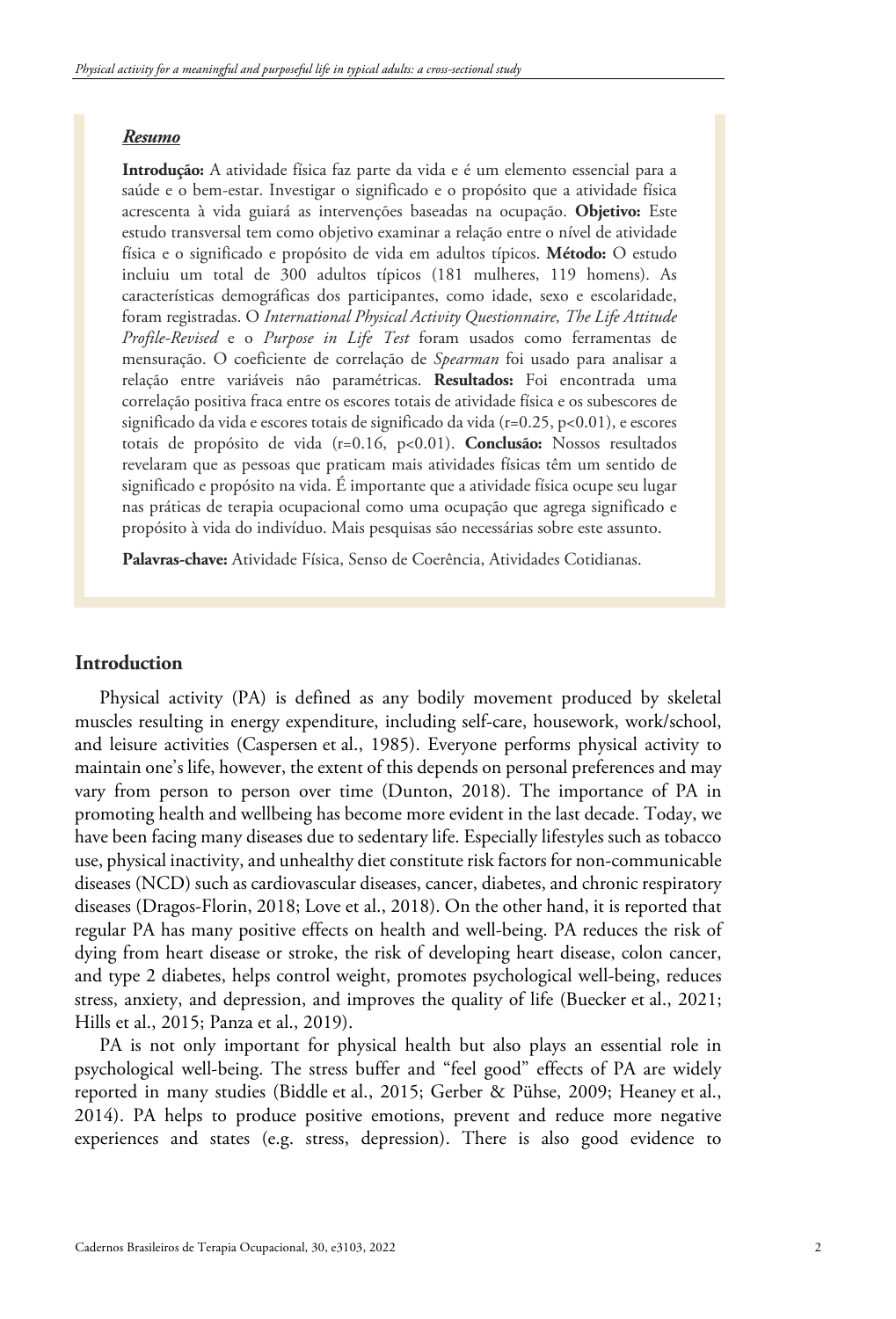demonstrate that increasing PA levels lead to improvements in mental and physical wellbeing (Zayed et al., 2018).

Finding a sense of meaning in life (SML) and purpose in life (PIL) are two inseparable structures that contribute to people's well-being and are handled in positive psychology. As a matter of fact, these two concepts are frequently used interchangeably in the literature. PIL can be defined as having goals and a sense of direction (Musich et al., 2018), and PIL is associated with engagement in goal-driven and meaningful activities. SML is another component of psychological well-being. SML is handled in logotherapy which is based on the meaning-focused existential philosophy of Viktor Frankl. The driving force behind logotherapy is the idea that human beings are most motivated by searching for meaning (Schulenberg et al., 2008). SML is closely related to the goals that make a person's life valuable. It differs from person to person and is a basic motivating factor for life to continue (Seligman & Csikszentmihalyi, 2014).

From the point of view of occupational therapy, people need to engage in occupations to develop and to find meaning in life. Occupational engagement provides mental and physical health and a sense of meaning and purpose to existence (Wilcock, 1993; Yerxa, 1990). Occupations are what we do. They provide us with the basis for feelings about ourselves and enable us to survive. They develop our talents and skills, allow us to pursue our interests, relate to other people, and express our values (Christiansen et al., 2005). Briefly, all of them contribute to mental well-being. Purpose and meaning in life are the well-being needs of people. These needs are met through the fulfilment of individually or collectively valuable occupations and participation in roles (Hammell, 2017). That is, doing occupations help people to find meaning in life and meaning is an essential part of an occupational perspective of the human being (Jonsson & Josephsson, 2005). The importance of meaning has been emphasized throughout the history of occupational therapy. Engaging in meaningful occupations contribute positively to health and well-being and enables physical, mental, and social benefits for people. Occupations are central to a client's identity and sense of competence and have particular meaning and value to that client. Meaningful activity may serve in fostering a sense of meaning in life by the fulfilment of basic psychological needs (Christiansen et al., 2005; Eakman, 2013). The lack of a sense of meaning and purpose causes people to not enjoy life and to give up the struggle. Participation in activities, maintaining a daily routine, and being active can help cope with these challenges and thus contributing to health and well-being. Experiences derived through participation in day-to-day life are influenced by and contribute to, a person's evaluation of meaning in her or his life (Eakman, 2013). In addition, intrinsic motivation and personal meaning are important factors in physically active participation (Cole, 2014).

Since occupational therapy interventions are intended to promote health, well-being, and participation in life through engagement in occupations (American Occupational Therapy Association, 2020), participation in PA as a healthy occupation ensures physical and mental well-being. Occupational therapy recognizes the value of PA for mental health benefits, that is, PA is not just physical exercise, but also includes other activities that are both fun and increase social participation in a broader sense, encompassing sports, leisure, and everyday activities such as gardening, housework, cycling, walking to school (Cole, 2014). Occupational therapists use some strategies for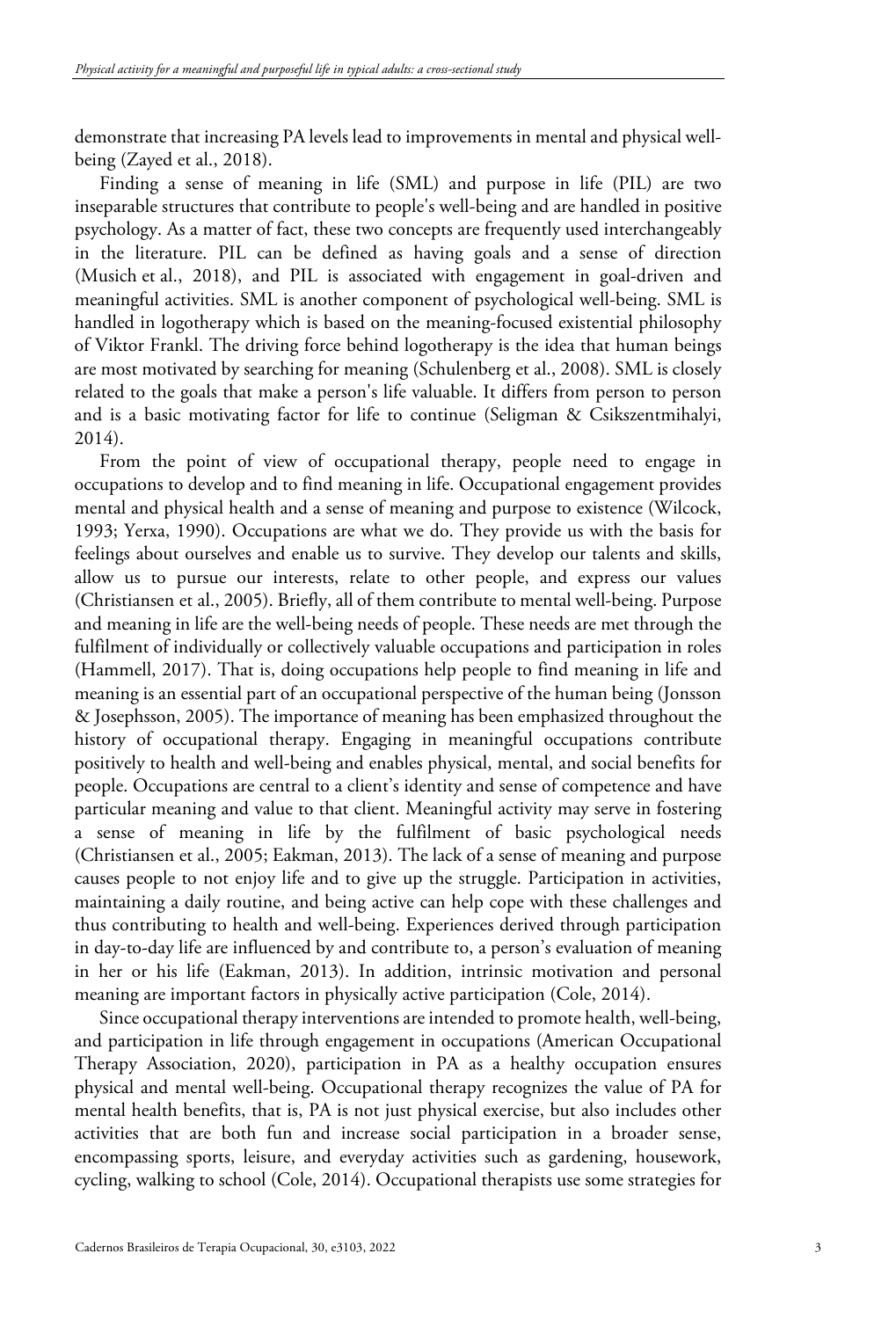more active lifestyle, such as educating clients on the harms of sedentary behavior and the benefits of physical activity as well as helping clients overcome barriers to being active and teaching the modification of daily habits and routines to decrease sedentary life (Reynolds, 2001; Bailey, 2017). Therefore, an important role of the occupational therapists is to analyze the barriers influencing the engagement and to plan healthy lifestyle interventions, in order to incorporate PA within their daily occupational lives (Cole, 2014).

Participation in meaningful activities, the focus of occupational therapy, is a determinant of health and provides a sense of value and purpose to life (Bilics et al., 2011; Hammell, 2004). Yet, the linking occupation to meaning and purpose in life has not been well developed within occupational therapy. This knowledge gap may be due to definitional ambiguity surrounding the concept of meaning and purpose and greater emphasis on meaningful and purposeful activity (Hammell, 2004). However, finding meaning and purpose in life is one of the issues that has not lost its importance in human existence since ancient times. Participation in activities can help the person to make sense of this existential effort (Ikiugu et al., 2021; Pourebrahim & Rasouli, 2019).

In the literature, the relationship of physical activity with health, well-being and quality of life has been well documented (Barwais et al., 2013; Baxter & Porter-Armstrong, 2012; Kılıç, 2019; Rodrigues et al., 2014). However, there is limited research examining its association with a sense of meaning and purpose in life, and these have mostly focused on older ages (Ju, 2017; Takkinen et al., 2001; Yemiscigil & Vlaev, 2021).

Mee & Sumsion (2001) showed that doing something purposeful is related to the meaning of one's day and also that engagement in occupations that are personally meaningful contributes to a sense of purpose. Hammell (2017) proposed that identify the qualities of meaningful living that are valued contributors to human well-being, which occupations fulfil these dimensions of value for a person, group, or community, and how these well-being needs might be met through their occupational engagement (Hammell, 2017). Accordingly, the present study aims to answer the question that whether physical activity makes life meaningful and purposeful. To our knowledge, very little attention has been paid to how physical activity and meaning and purpose in life work together in typical adults. The purpose of the present study was to explore the relationship between the sense of meaning in life (SML) and purpose in life (PIL) and the physical activity levels of typical adults.

#### **Methods**

#### **Study design and participants**

The present study was designed as a cross-sectional survey carried out between January and April 2020. All participants gave written informed consent. The study was approved by Non-Interventional Clinical Researches Ethics Board of Hacettepe University (Protocol no: GO 20/01, Date: 2020) and was undertaken in accordance with the ethical principles of the Helsinki Declaration.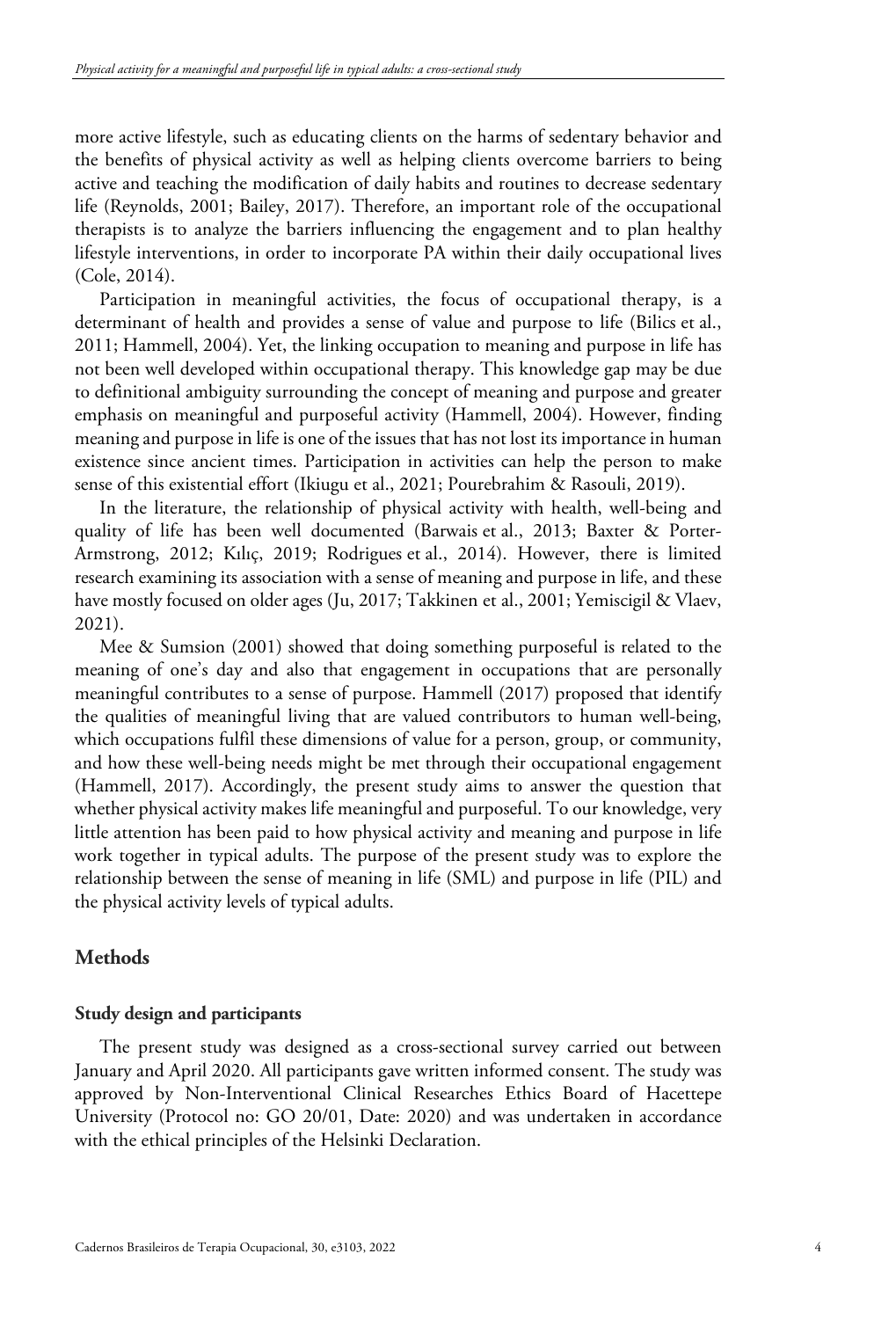A total of 300 typical adults were included in the study. The sample size was determined using the Cochran formula. Participants were recruited through the snowball sampling technique. An initial set of invitees was chosen from colleagues or friends of the researchers who are suitable for the study by considering age and gender representation. The second group forwarded the questionnaires to their acquaintances in the same way. The inclusion criteria were healthy volunteers aged 20-60 years old. The exclusion criteria were self-reported by participants and include any history of medical, neurological, or psychiatric conditions, past or present drug or alcohol misuse, being pregnant or lactating, history of any head trauma, having other medical conditions, or being under medication treatment that may preclude muscle functions or physical activity.

#### **Measures**

#### **Demographics**

Sociodemographic data, including age, gender, marital status, education level, and employment status were recorded.

#### **Physical activity**

The short form of the International Physical Activity Questionnaire (IPAQ-SF) (Craig et al., 2003) was used to assess physical activity participation. The questionnaire is a reliable and valid widely used self-reported instrument that has been tested for health-related physical activity behaviour in different sociocultural settings and in many countries worldwide. The items of the IPAQ-SF are structured to estimate weekly energy expenditure based on the frequency (number of days) and duration (minutes) of physical activity during the previous seven days for at least ten minutes. Physical activity intensity is categorized into three levels: vigorous-intensity, moderate-intensity, and walking. According to the scoring protocol of the questionnaire, by multiplying the metabolic equivalent task (MET) values with the duration and frequency of each activity level (vigorous: 8 METs, moderate: 4 METs, walking: 3.3 METs), a score is obtained as "MET-minute/week". The total score is calculated by summing MET-min/wk scores of three categories. The IPAQ-SF sitting item, which is an indicator of the time spent in sedentary activity, is not included in the total physical activity score. All participants of this study completed the Turkish version of the IPAQ-SF, which was confirmed by Sağlam et al. (2010) in terms of validity and reliability.

#### **Meaning in life**

The Life Attitude Profile-Revised (LAP-R) by Reker (1992) was utilized to assess the sense of meaning in life. The LAP-R a multidimensional questionnaire, including six subscales: purpose, coherence, choice/responsibleness, death acceptance, existential vacuum, and goal-seeking. LAP-R refers to a sense of having life goals, having a mission in life, having a sense of direction, having a sense of order and reason for existence, and having an integrated and consistent understanding of self, others, and life in general.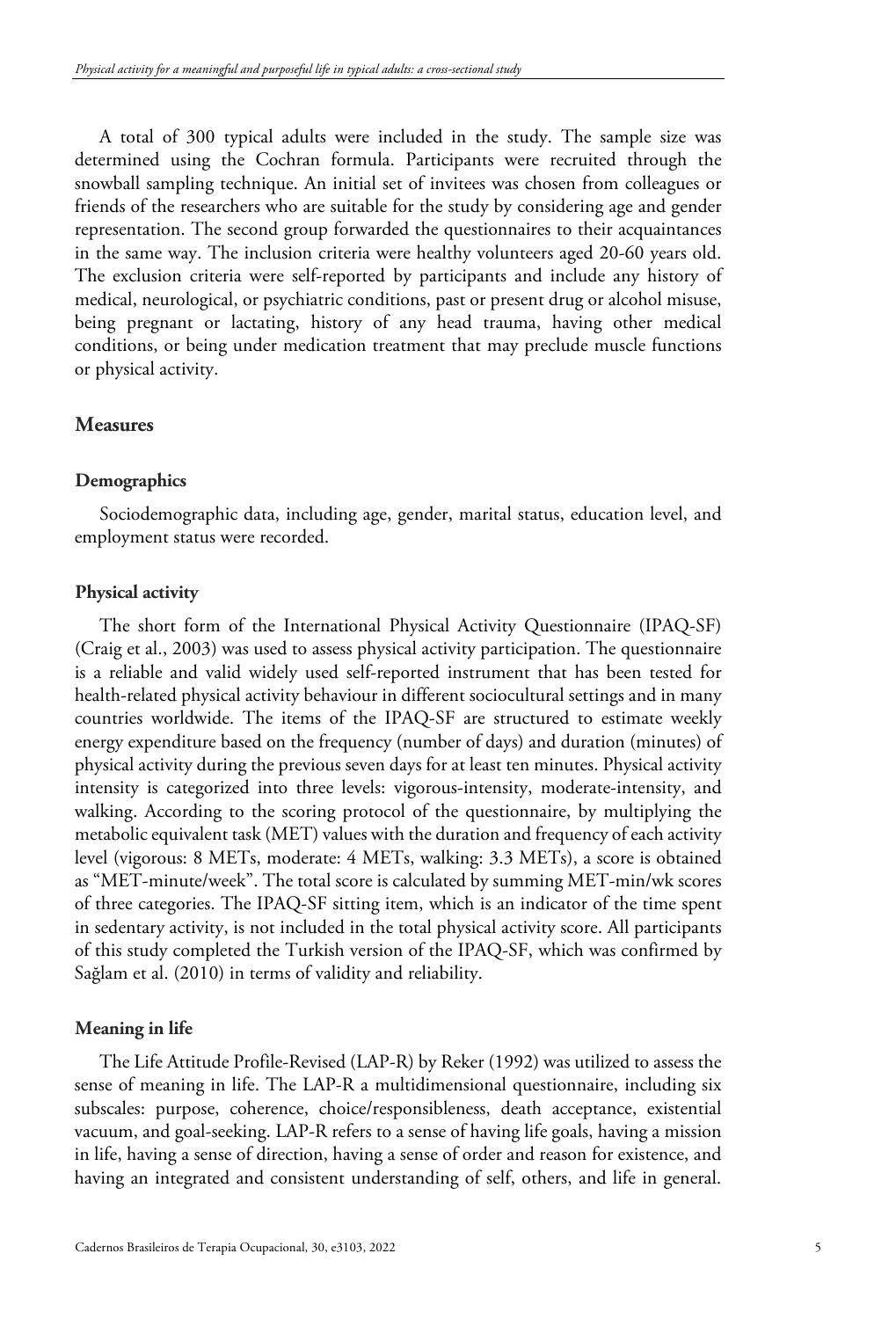The questionnaire is composed of 48 items evaluated on a 7-point Likert scale ranged from 1 (strongly disagree) to 7 (strongly agree). The validity and reliability of the Turkish version of the LAP-R were tested by Erci (2008). Two dimensions (death acceptance and existential vacuum) due to low-reliability coefficients and four items due to inadequate factor loadings were excluded from the Turkish version of the LAP-R. Therefore, the Turkish version of the questionnaire was formed from four subscales and 30 items. The total score was calculated by summing the subscales scores and range between 30-210. Higher scores indicate that the life attitude profile is positive, that is, the individual has a purpose in life and a meaning of life events (Erci, 2008).

#### **Purpose in life**

Purpose in Life Test (PIL) was used to measure the level of purpose in life that experienced by the individual. The test was developed by Crumbaugh & Maholick (1969) based on Victor Frankl's concept of existentialism. It consists of 20 items measured on a 7 point scale ranged from 1 to 7. Higher scores show a clear purpose in life. The adaptation study of the scale into Turkish was conducted by Kıraç (2015) and four items were excluded from the test due to low factor loading. For the Turkish version of the test, the total score calculated by summing the values of 16 items varies from 16 to 112 (Kıraç, 2015).

With the idea that the concepts logotherapy are fundamental to the human condition, some researchers developed tools to measure meaning and meaning-related concepts. The PIL was designed to be general measures of the meaning construct; the LAP-R was designed to measure both current levels of life purpose and desire to find meaning in life. The PIL is typically conceptualized as one-dimensional, on the other hand, the LAP–R have been conceptualized as multidimensional (Melton & Schulenberg, 2008).

#### **Statistical Analysis**

All statistical analyses were performed with the Statistical Package for the Social Sciences (SPSS) Version 23.0. Descriptive statistics were presented based on frequencies (number), percentages, median, and interquartile ranges (IQRs). Data were analysed for normality with the Kolmogorov-Smirnov normality test. The correlation between variables was tested by Spearman's rank correlation since the data were not normally distributed. The statistical significance level was considered as  $p \leq 0.05$ .

#### **Results**

Three hundred and fourteen individuals were invited to the study. Two of them did not meet the inclusion criteria. Twelve participants were excluded because of missing data. 300 typical adults provided complete responses to the questionnaires. The median age was 28 (range 20-58 years) and 60.3% of participants were female. Most of the participants were in the age range of 20-29 years (52%). The most common level of education was a bachelor's degree (53%), followed by high school (22%). Most of the participants were single 59% or married (35%) and a small sample was separated or divorced (6%). The basic demographic characteristics of the sample are presented in Table 1.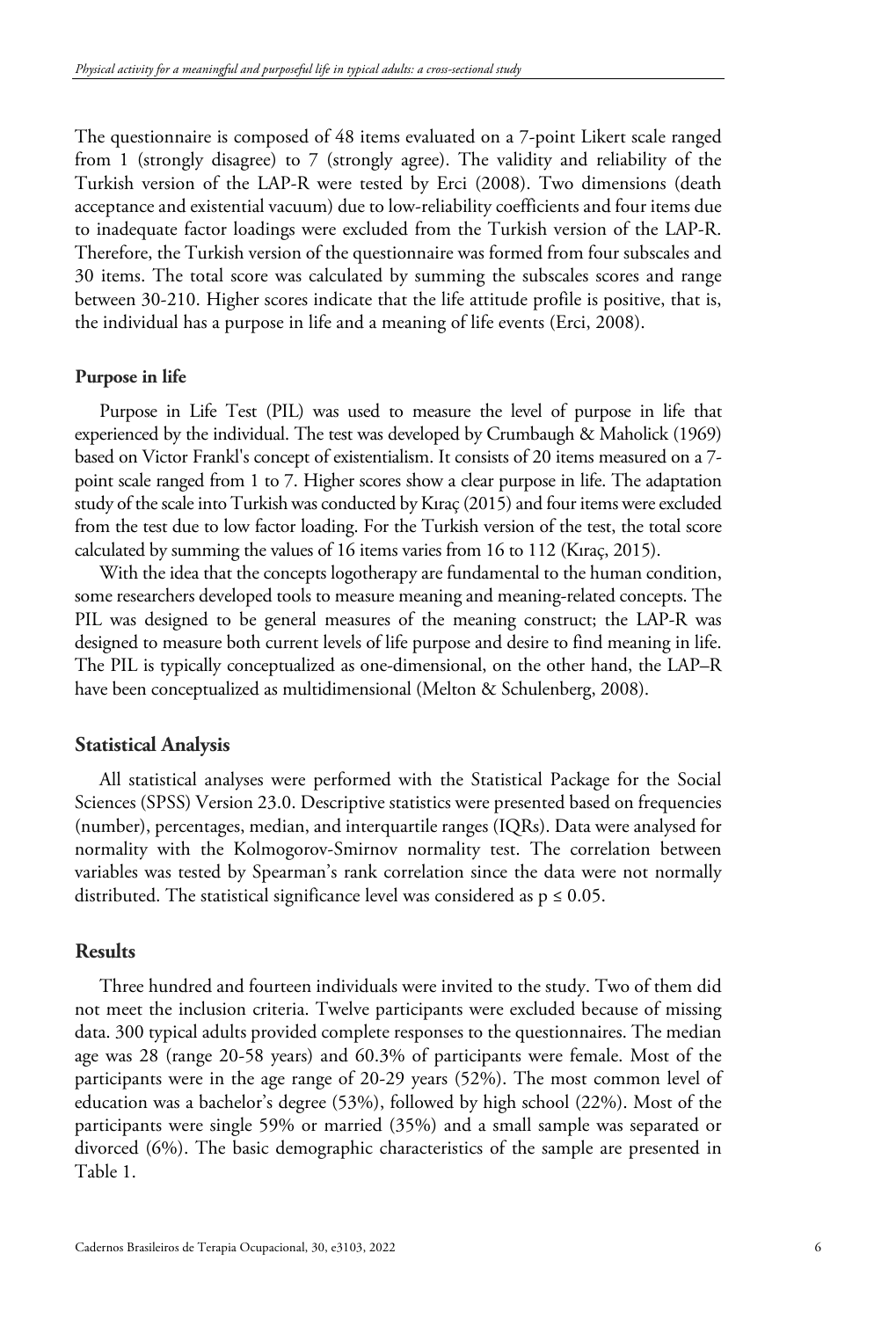| <b>Characteristics</b> |             |      |
|------------------------|-------------|------|
| Age (year)             | $\mathbf n$ | $\%$ |
| 20-29 years            | 156         | 52   |
| 30-39 years            | 65          | 21.7 |
| $40-49$ years          | 43          | 14.3 |
| 50-59 years            | 36          | 12   |
| Gender                 |             |      |
| Female                 | 181         | 60.3 |
| Male                   | 119         | 39.7 |
| <b>Marital Status</b>  |             |      |
| Single                 | 177         | 59   |
| Married                | 105         | 35   |
| Separated/divorced     | 18          | 6    |
| Education              |             |      |
| Less than high school  | 6           | 2    |
| High school            | 66          | 22   |
| Bachelor's degree      | 159         | 53   |
| Master's degree        | 50          | 16.7 |
| PhD                    | 19          | 6.3  |

**Table 1.** *Demographic Characteristics of Participants*.

Table 2 summarizes the descriptive statistics and bivariate correlations of variables. There was a weak positive correlation between IPAQ total scores and LAP-R total, LAP-R subscales and PIL total scores. Both IPAQ vigorous and moderate subscales were weakly but significantly correlated with LAP-R total, purpose and choice/responsibleness subscales and PIL total. IPAQ vigorous was also weakly correlated with LAP-R coherence. There was a weak positive correlation between IPAQ walking and LAP-R total, choice/responsibleness and goal-seeking subscales.

**Table 2.** *Descriptive Statistics and Bivariate Correlations of the Variables (N=300)*.

|                |                                | Median [IQR]                     | 1                 | $\mathbf{2}$                                                                                               | 3 | 4                                | 5 | 6 | 7 | 8 | 9 | 10 |
|----------------|--------------------------------|----------------------------------|-------------------|------------------------------------------------------------------------------------------------------------|---|----------------------------------|---|---|---|---|---|----|
| $\mathbf{1}$   | <b>IPAQ</b> Vigorous           | 0(480)                           |                   |                                                                                                            |   |                                  |   |   |   |   |   |    |
|                | $(METmin$ week <sup>-1</sup> ) |                                  |                   |                                                                                                            |   |                                  |   |   |   |   |   |    |
| $\overline{c}$ | <b>IPAQ</b> Moderate           | 170 (720)                        | $.28***$          |                                                                                                            |   |                                  |   |   |   |   |   |    |
|                | $(METmin week-1)$              |                                  |                   |                                                                                                            |   |                                  |   |   |   |   |   |    |
| 3              | <b>IPAQ</b> Walking            | 1039.5                           | $.16***$ $.16***$ |                                                                                                            |   |                                  |   |   |   |   |   |    |
|                | $(METmin week-1)$              | (1043.63)                        |                   |                                                                                                            |   |                                  |   |   |   |   |   |    |
| $\overline{4}$ | IPAQ Total (METmin             | 1638 (2433.75) .56** .56** .75** |                   |                                                                                                            |   |                                  |   |   |   |   |   |    |
|                | $week^{-1}$                    |                                  |                   |                                                                                                            |   |                                  |   |   |   |   |   |    |
| 5              | LAP-R Purpose                  | 44.5 (7.75)                      | $.23***$ .15*     |                                                                                                            |   | $.08$ .22**                      |   |   |   |   |   |    |
| 6              | LAP-R Coherence                | 37(6)                            | $.17***$          | .09                                                                                                        |   | $.05$ $.14^*$ $.52^{**}$         |   |   |   |   |   |    |
|                | LAP-R                          | 45(8)                            |                   | $.17***$ $.14*$ $.14*$ $.23***$ $.56**$ $.46**$                                                            |   |                                  |   |   |   |   |   |    |
|                | Choice/Responsibleness         |                                  |                   |                                                                                                            |   |                                  |   |   |   |   |   |    |
| 8              | LAP-R Goal Seeking             | 42(6)                            | .08               |                                                                                                            |   | .06 .14* .17** .37** .31** .45** |   |   |   |   |   |    |
| 9              | LAP-R Total                    | 167(23)                          |                   | .21** .15** .12* .80** .70** .82** .69**                                                                   |   |                                  |   |   |   |   |   |    |
| 10             | PIL Total                      | 82 (20)                          |                   | $.20^{**}$ . $.16^{**}$ $-.01$ $.16^{**}$ . $.68^{**}$ . $.51^{**}$ . $.54^{**}$ . $.37^{**}$ . $.68^{**}$ |   |                                  |   |   |   |   |   |    |

IPAQ = International Physical Activity Questionnaire; LAP-R = Life Attitude Profile-Revised Scale; PIL = Purpose in Life Scale; IQR = Interquartile range. \*\*p<0.01; \*p<0.05 (2-tailed).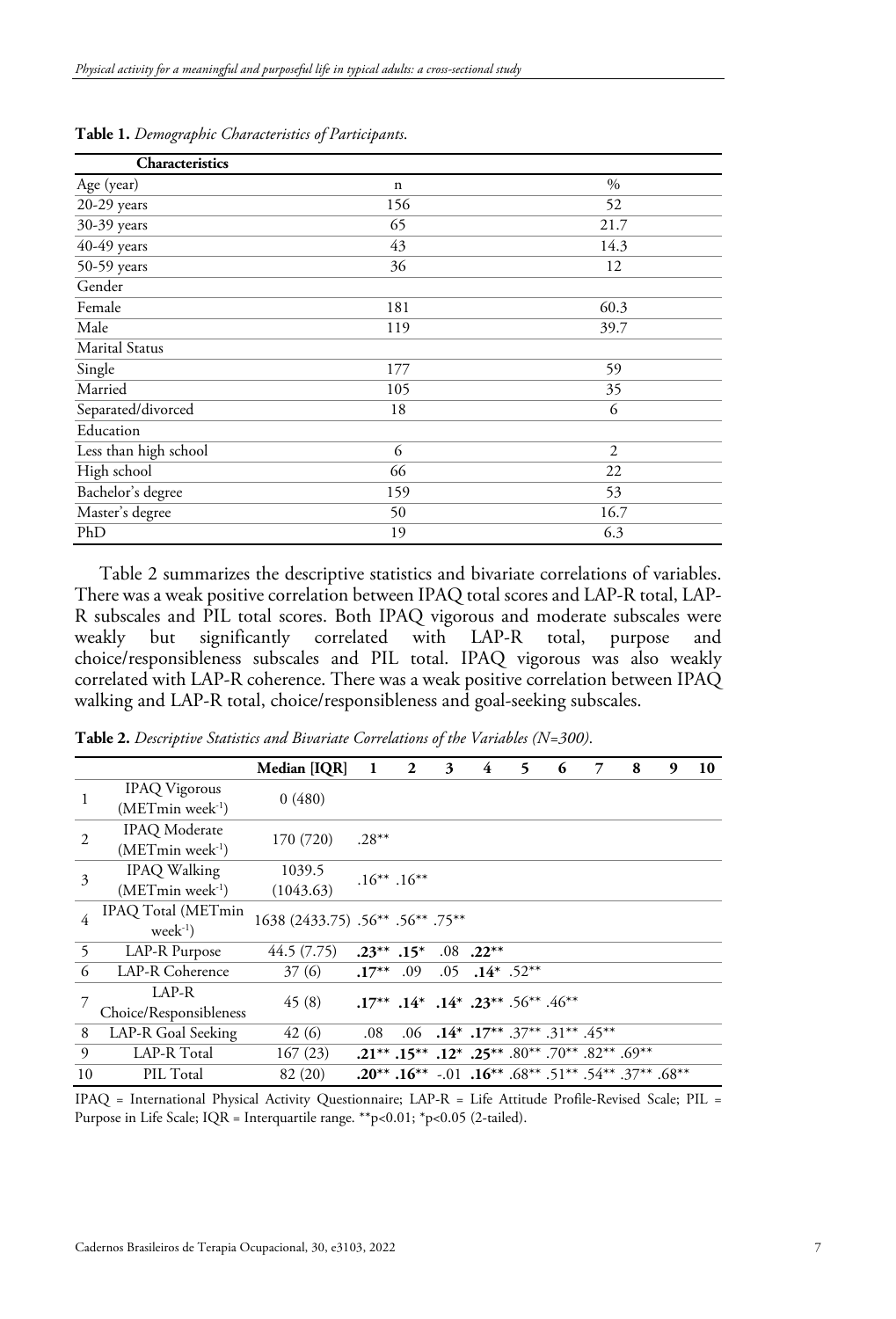### **Discussion**

The purpose of the current study was to investigate the association between PA, sense of meaning, and purpose in life in the general population. The results showed that selfreported PA was weakly associated with a sense of meaning and purpose in life. In other words, the sense of meaning and purpose in life of people who participate in physical activity may increase. This can make them more attached to life. Consistent with previous empirical findings (Ju, 2017; Musich et al., 2018; Takkinen et al., 2001), current findings suggested that people who engage in vigorous/moderate physical activity may have a sense of meaning in life. Physical activity is a healthy occupation with physical and mental benefits. Increasing physical activity levels lead to improvement in total wellness (Barwais et al., 2013). Also, Rodrigues et al. (2014) showed that university students who practice regular physical activity have higher levels of psychological well-being and adopt more positive lifestyles as opposed to those who do not exercise regularly. Participants who were more physically active, compared to those who were less active, experienced higher levels of psychological wellbeing and were generally more satisfied with their lives (Zayed et al., 2018). In a longitudinal study of elderly individuals, physical activity had a positive effect on meaning in life, self-rated health, and functioning (Takkinen et al., 2001). According to the results of a study conducted with adolescents, participation in physical activity has been positively related to the belief that one's life is meaningful and goal-directed. They proposed that searching for meaning in life can serve as a positive factor in health-promoting activities among adolescents (Brassai et al., 2015). On the other hand, Dyer et al. (2007) claimed that those who lack a sense of meaning may be less motivated to protect their health and therefore less likely to be physically active. It is also proposed that meaning supports a more positive health orientation among people, which in turn is related to more positive health behaviors and health (Steger et al., 2015). In line with the literature, findings of the current study support that participating in PA may make life more meaningful, especially in those who participate in vigorous-moderate PA.

Current study findings showed that moderate and vigorous PA levels were weakly positively correlated with PIL. In other words, people engaging in moderate and vigorous PA had a sense of purpose in life which was consistent with the previous findings. A growing body of literature suggests that having a sense of purpose in life promotes healthy behaviors. Studies that examined the relationship between the PIL and PA showed that people with higher PIL were more likely to be physically active, engaged in meaningful activities and positive health behaviors (Holahan et al., 2011; Wensley & Slade, 2012). Hooker & Masters (2014) examined the relationship between purpose in life and physical activity measured by the accelerometer in community volunteers. They concluded that purpose in life was positively associated with objectively measured movement and self-reported activity. Purpose in life (the goal to maintain health) were related to more physical activity and engagement in healthpromoting behaviors in the elderly (Holahan & Suzuki, 2006; Holahan et al., 2008).

People with a stronger sense of purpose in life may be more motivated to have a healthy life and engage in physical activity. On the contrary, individuals lacking purpose in life may feel hopeless and not have the motivation to live an active and healthful life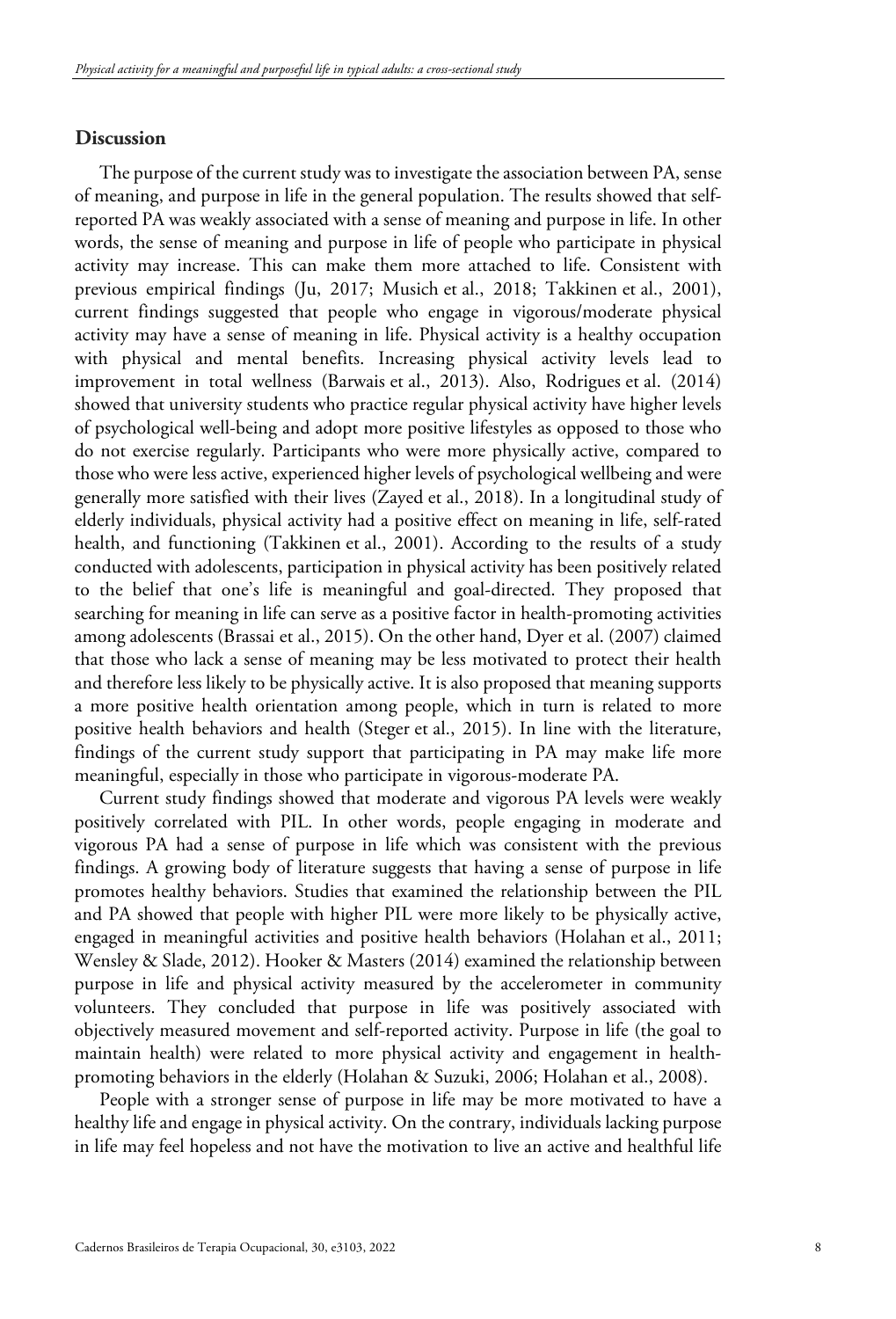(Alimujiang et al., 2019). PIL can be explained as a motivational factor for participating PA.

There was a weak positive correlation between IPAQ walking and LAP-R total, choice/responsibleness, and goal-seeking subscales were found in this study. Wensley & Slade (2012) researched the meaning of walking for leisure with a qualitative study. The authors found the four main themes that were social connectedness, wellbeing, connection to nature, and achievement from a challenge. Walking was a way to work through problems, a means of relaxation, and a distraction to other things that might be going on in their life (Zayed et al., 2018). Although walking is the most common type of leisure physical activity, the current study found no association between walking and PIL in typical adults. It is thought that the participants consider walking as an ordinary daily activity and this is affected by multiple factors. However, more comprehensive research on the subject is needed to make inferences about walking.

Based on the results, we can say that general physical activity is one of the methods that affect well-being and contribute to the sense of meaning and purpose in life. Our findings seem to suggest that for people, maintaining an active lifestyle should be understood as one of the keys to a meaningful and purposeful life. Participants of the current study were mostly young typical adults. Given previous study findings, social contact during physical activity can contribute towards meaning in life in this age group (Wensley & Slade, 2012). It was reported in the literature that starting PA at a youth age was important in terms of contributing to both psychological wellness and physical health (Kugel et al., 2016). It was found that university students with an average age of around twenty who actively participate in sport and leisure activities and evaluate leisure times with sportive, social and outdoor activities had high subjective fitness and life quality perceptions. Therefore, training interventions can be planned in this age group about the contribution of PA on meaning and purpose in human life. In order to increase participation in PA and emphasize its effect on healthy life, awareness-raising studies can be carried out by occupational therapists. It is also recommended that occupational therapy programs should address PA as an important health maintenance occupation.

This study has some limitations that need to be considered. First, the data on PA were collected using a self-reported measure, thus recall bias may exist. Second, the demographics of participants are heterogeneous in terms of age and education, therefore it is difficult to investigate intragroup differences. Third, we measured psychological constructions (that is, sense of meaning and purpose in life) using quantitative self-rating scales. Qualitative assessments involving subjective experiences may be useful. Finally, the cross-sectional nature of the study precludes causal inferences and generalization of the findings. Future studies are recommended to include longitudinal data with larger sample sizes.

Despite the limitations, this study is a good start. It makes a unique contribution to the occupational therapy literature by examining the relationship of physical activity to meaning and purpose in life in typical young adults. It provides information for future efforts to investigate which occupations add meaning and purpose to life and to design occupation-based interventions.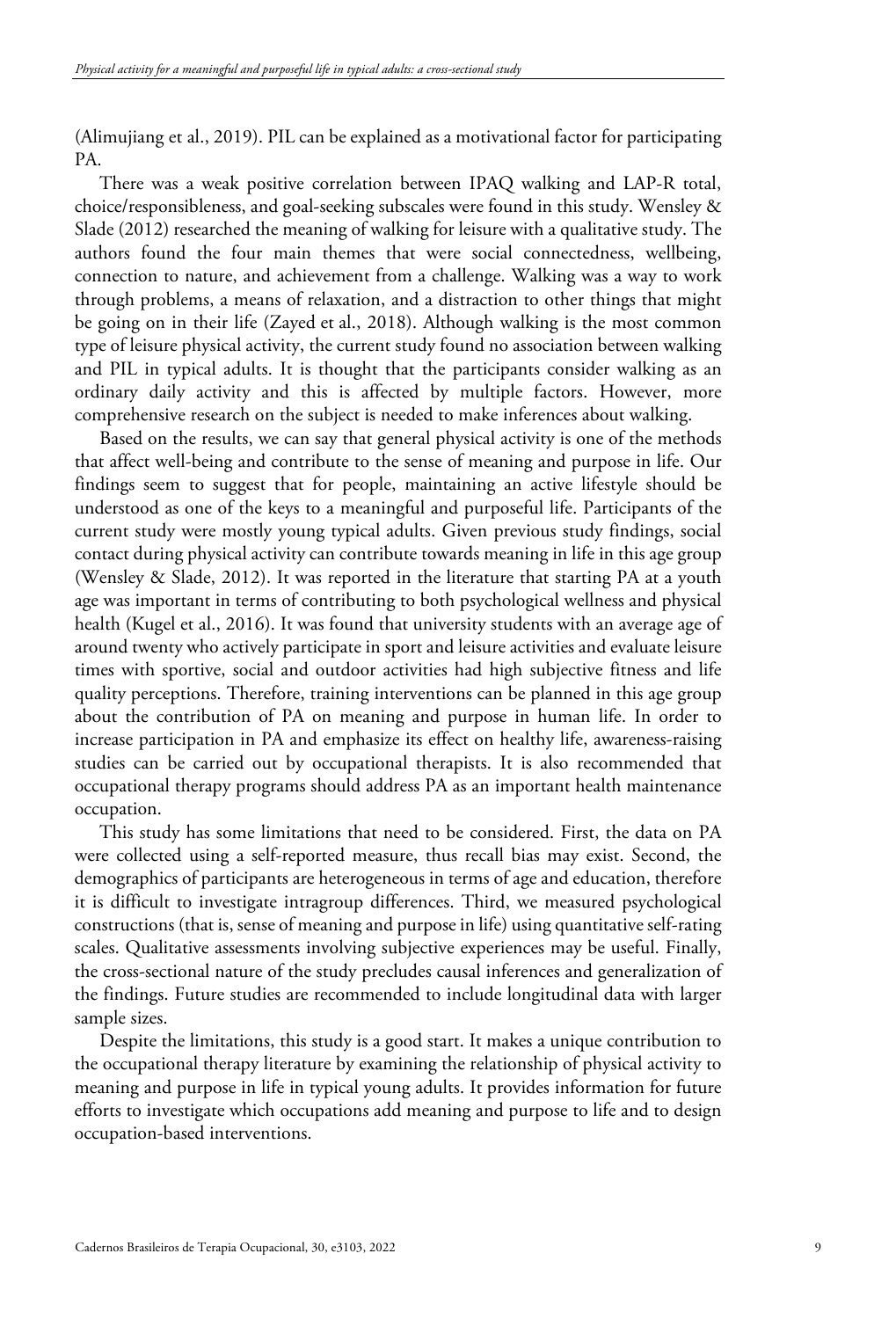# **Conclusions and Relevant Considerations**

Identifying and using worthwhile, important and meaningful activities to encourage individuals to find value, meaning and purpose in life is central to the occupational therapy profession. Considering the positive effects of physical activity on health, it is important for occupational therapists to include physical activity, which can be associated with meaning and purpose in life, in their interventions. This is an opportunity for occupational therapists to demonstrate their skills and expertise in the use and implementation of the activity to benefit from health outcomes. In further studies, motivation related to physical activity, which types of physical activities are found to be more meaningful and why they are chosen, should be investigated in detail in terms of occupational science and health promotion. Additionally, given the subjective nature of measuring occupational experiences, there is a need for interest in qualitative occupational therapy research to explore the experiences of occupational engagement associated with PA. This would help to give depth and an interpretation of existing research from the experiences of people. Future research may generate evidence of the positive impact of PA on occupational engagement by strengthening the focus of occupational therapists who consider PA as a meaningful occupation suggesting PA programs that work with a multidisciplinary team.

## **References**

- Alimujiang, A., Wiensch, A., Boss, J., Fleischer, N. L., Mondul, A. M., McLean, K., Mukherjee, B., & Pearce, C. L. (2019). Association Between life purpose and mortality among US adults older than 50 years. *JAMA Network Open*, *2*(5), 1-13. [http://dx.doi.org/10.1001/jamanetworkopen.2019.4270.](https://doi.org/10.1001/jamanetworkopen.2019.4270)
- American Occupational Therapy Association AOTA. (2020). Occupational therapy practice framework: domain and process. *The American Journal of Occupational Therapy*, *74*(Suppl. 2), 1-87. http://dx.doi.org/10.5014/ajot.2020.74S2001.
- Bailey, R. R. (2017). Promoting physical activity and nutrition in people with stroke. *The American Journal of Occupational Therapy*, *71*(5), 1-5. [http://dx.doi.org/10.5014/ajot.2017.021378.](https://doi.org/10.5014/ajot.2017.021378)
- Barwais, F. A., Cuddihy, T. F., & Tomson, L. M. (2013). Physical activity, sedentary behavior and total wellness changes among sedentary adults: A 4-week randomized controlled trial. *Health and Quality of Life Outcomes*, *11*(1), 1-8. [http://dx.doi.org/10.1186/1477-7525-11-183.](https://doi.org/10.1186/1477-7525-11-183)
- Baxter, G. D., & Porter-Armstrong, A. (2012). Special issue: promoting physical activity to enhance quality of life. *British Journal of Occupational Therapy*, *75*(2), 47. [http://dx.doi.org/10.4276/030802212X13286281650910.](https://doi.org/10.4276/030802212X13286281650910)
- Biddle, S. J. H., Mutrie, M., & Gorely, T. (2015). *Psychology of physical activity: determinants, well-being and interventions.* New York: Routledge.
- Bilics, A. R., Hanson, D. J., Duncan, O. M., Higgins, S. M., Linda Orr, M. P. A., Parham, D., Grupta, J., Costa, D. M., Snodgrass, J., & Harvison, N. (2011). The philosophical base of occupational therapy. *The American Journal of Occupational Therapy*, *65*(Suppl. 6), S65. [http://dx.doi.org/10.5014/ajot.2011.65S65.](https://doi.org/10.5014/ajot.2011.65S65)
- Brassai, L., Piko, B. F., & Steger, M. F. (2015). A reason to stay healthy: the role of meaning in life in relation to physical activity and healthy eating among adolescents. *Journal of Health Psychology*, *20*(5), 473-482[. http://dx.doi.org/10.1177/1359105315576604.](https://doi.org/10.1177/1359105315576604)
- Buecker, S., Simacek, T., Ingwersen, B., Terwiel, S., & Simonsmeier, B. A. (2021). Physical activity and subjective well-being in healthy individuals: a meta-analytic review. *Health Psychology Review*, *15*(4), 574-592. http://dx.doi.org/10.1080/17437199.2020.1760728.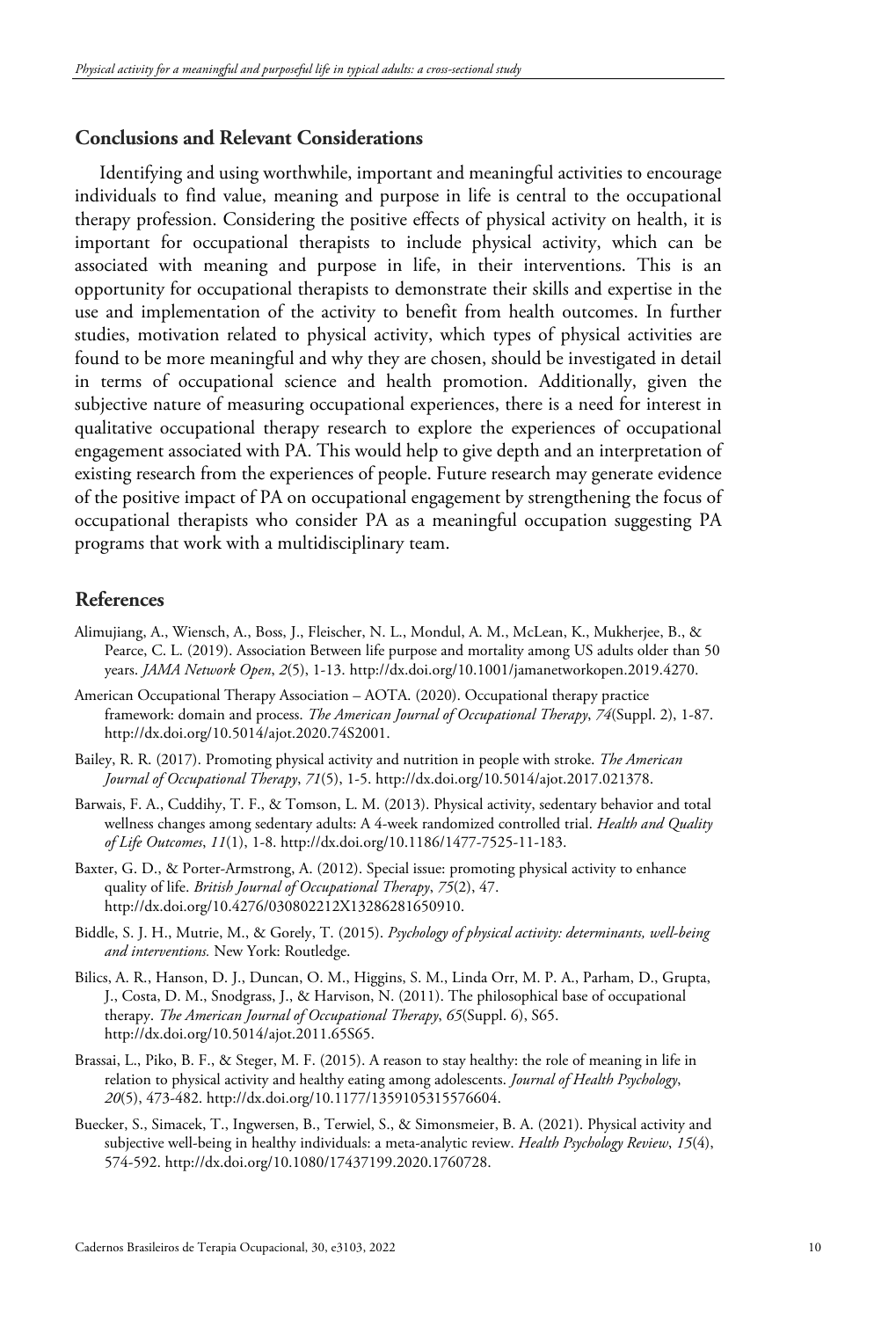- Caspersen, C. J., Powell, K. E., & Christenson, G. M. (1985). Physical activity, exercise, and physical fitness: definitions and distinctions for health-related research. *Public Health Reports*, *100*(2), 126-131.
- Christiansen, C., Baum, C. M., Bass-Haugen, J., & Bass, J. D. (2005). *Occupational therapy: performance, participation, and well-being.* Thorofare: Slack Incorporated.
- Cole, F. (2014) Physical activity for mental health and wellbeing. In W. Bryant, J. Fieldhouse & K. Bannigan (Eds.), *In Creek's occupational therapy and mental health* (pp. 205-223). Londres: Churchill Livingstone.
- Craig, C. L., Marshall, A. L., Sjöström, M., Bauman, A. E., Booth, M. L., Ainsworth, B. E., Pratt, M., Ekelund, U., Yngve, A., Sallis, J. F., & Oja, P. (2003). International physical activity questionnaire: 12-country reliability and validity. *Medicine and Science in Sports and Exercise*, *35*(8), 1381-1395. [http://dx.doi.org/10.1249/01.MSS.0000078924.61453.FB.](https://doi.org/10.1249/01.MSS.0000078924.61453.FB)
- Crumbaugh, J. C., & Maholick, L. T. (1969). *Manual of instructions for the Purpose-in-Life-Test.* Munster: Psychometric Affiliates.
- Dragos-Florin, T. (2018). Sedentarism and benefits of regular physical activity in healthy adults. *Science, Movement and Health*, *18*(1), 97-103.
- Dunton, G. F. (2018). Sustaining health-protective behaviors such as physical activity and healthy eating. *Journal of the American Medical Association*, *320*(7), 639-640[. http://dx.doi.org/10.1001/jama.2018.6621.](https://doi.org/10.1001/jama.2018.6621)
- Dyer, C. B., Pickens, S., & Burnett, J. (2007). Vulnerable elders: when it is no longer safe to live alone. *Journal of the American Medical Association*, *298*(12), 1448-1450[. http://dx.doi.org/10.1001/jama.298.12.1448.](https://doi.org/10.1001/jama.298.12.1448)
- Eakman, A. M. (2013). Relationships between meaningful activity, basic psychological needs, and meaning in life: test of the meaningful activity and life meaning model. *OTJR*, *33*(2), 100-109. [http://dx.doi.org/10.3928/15394492-20130222-02.](https://doi.org/10.3928/15394492-20130222-02)
- Erci, B. (2008). Meaning in life for patients with cancer: validation of the Life Attitude Profile‐Revised Scale. *Journal of Advanced Nursing*, *62*(6), 704-711[. http://dx.doi.org/10.1111/j.1365-2648.2008.04658.x.](https://doi.org/10.1111/j.1365-2648.2008.04658.x)
- Gerber, M., & Pühse, U. (2009). Do exercise and fitness protect against stress-induced health complaints? A review of the literature. *Scandinavian Journal of Public Health*, *37*(8), 801-819. [http://dx.doi.org/10.1177/1403494809350522.](https://doi.org/10.1177/1403494809350522)
- Hammell, K. W. (2004). Dimensions of meaning in the occupations of daily life. *Canadian Journal of Occupational Therapy*, *71*(5), 296-305[. http://dx.doi.org/10.1177/000841740407100509.](https://doi.org/10.1177/000841740407100509)
- Hammell, K. W. (2017). Opportunities for well-being: the right to occupational engagement. *Canadian Journal of Occupational Therapy*, *84*(4-5), 209-222. [http://dx.doi.org/10.1177/0008417417734831.](https://doi.org/10.1177/0008417417734831)
- Heaney, J. L., Carroll, D., & Phillips, A. C. (2014). Physical activity, life events stress, cortisol, and DHEA: preliminary findings that physical activity may buffer against the negative effects of stress. *Journal of Aging and Physical Activity*, *22*(4), 465-473[. http://dx.doi.org/10.1123/JAPA.2012-0082.](https://doi.org/10.1123/JAPA.2012-0082)
- Hills, A. P., Street, S. J., & Byrne, N. M. (2015). Physical activity and health: "What is old is new again". *Advances in Food and Nutrition Research*, *75*, 77-95[. http://dx.doi.org/10.1016/bs.afnr.2015.06.001.](https://doi.org/10.1016/bs.afnr.2015.06.001)
- Holahan, C. K., & Suzuki, R. (2006). Motivational factors in health promoting behavior in later aging. *Activities, Adaptation and Aging*, *30*(1), 47-60. [http://dx.doi.org/10.1300/J016v30n01\\_03.](https://doi.org/10.1300/J016v30n01_03)
- Holahan, C. K., Holahan, C. J., & Suzuki, R. (2008). Purposiveness, physical activity, and perceived health in cardiac patients. *Disability and Rehabilitation*, *30*(23), 1772-1778. [http://dx.doi.org/10.1080/10428190701661508.](https://doi.org/10.1080/10428190701661508)
- Holahan, C. K., Holahan, C. J., Velasquez, K. E., Jung, S., North, R. J., & Pahl, S. A. (2011). Purposiveness and leisure-time physical activity in women in early midlife. *Women & Health*, *51*(7), 661-675. [http://dx.doi.org/10.1080/03630242.2011.617811.](https://doi.org/10.1080/03630242.2011.617811)
- Hooker, S. A., & Masters, K. S. (2014). Purpose in life is associated with physical activity measured by accelerometer. *Journal of Health Psychology*, *21*(6), 962-971[. http://dx.doi.org/10.1177/1359105314542822.](https://doi.org/10.1177/1359105314542822)
- Ikiugu, M. N., Feldhacker, D. R., & Lucas Molitor, W. (2021). Psychometric properties of the meaningful and psychologically rewarding occupation rating scale: a pilot study. *Occupational Therapy in Mental Health*, *37*(1), 72-86[. http://dx.doi.org/10.1080/0164212X.2020.1852148.](https://doi.org/10.1080/0164212X.2020.1852148)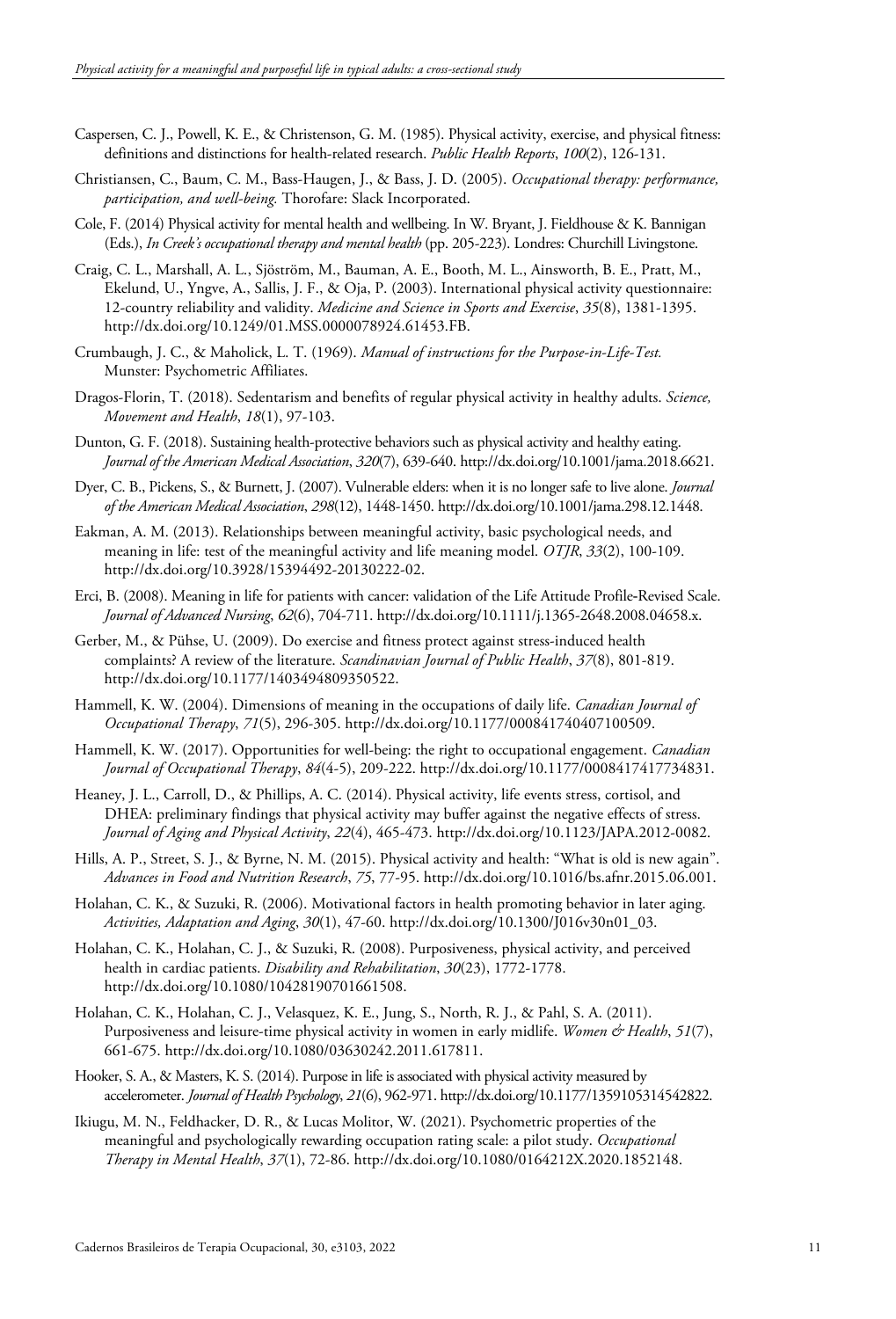- Jonsson, H., & Josephsson, S. (2005). Occupation and meaning. In C. Christiansen, C. M. Baum & J. Bass-Haugen (Eds.), *Occupational therapy performance, participation and well-being*(pp. 117-127). Thorofare: Slack.
- Ju, H. (2017). The relationship between physical activity, meaning in life, and subjective vitality in community-dwelling older adults. *Archives of Gerontology and Geriatrics*, *73*, 120-124. [http://dx.doi.org/10.1016/j.archger.2017.08.001.](https://doi.org/10.1016/j.archger.2017.08.001)
- Kılıç, S. K. (2019). Leisure time participation, subjective vitality and life quality of university students. *International Journal of Sport Culture and Science*, *7*(2), 13-28[. http://dx.doi.org/10.14486/IntJSCS.2019254974.](https://doi.org/10.14486/IntJSCS.2019254974)
- Kıraç, F. (2015). Psychometric proporties of Purpose in Life Scale: factor structure and reliability. *The Journal of International Social Research*, *8*(39), 490-500.
- Kugel, J., Hemberger, C., Krpalek, D., & Javaherian-Dysinger, H. (2016). Occupational therapy wellness program: youth and parent perspectives. *The American Journal of Occupational Therapy*, *70*(5), 1-8. [http://dx.doi.org/10.5014/ajot.2016.021642.](https://doi.org/10.5014/ajot.2016.021642)
- Love, R., Adams, J., van Sluijs, E. M. F., Foster, C., & Humphreys, D. (2018). A cumulative meta‐ analysis of the effects of individual physical activity interventions targeting healthy adults. *Obesity Reviews*, *19*(8), 1164-1172. [http://dx.doi.org/10.1111/obr.12690.](https://doi.org/10.1111/obr.12690)
- Mee, J., & Sumsion, T. (2001). Mental health clients confirm the motivating power of occupation. *British Journal of Occupational Therapy*, *64*(3), 121-128. [http://dx.doi.org/10.1177/030802260106400303.](https://doi.org/10.1177/030802260106400303)
- Melton, A. M., & Schulenberg, S. E. (2008). On the measurement of meaning: logotherapy's empirical contributions to humanistic psychology. *The Humanistic Psychologist*, *36*(1), 31-44. [http://dx.doi.org/10.1080/08873260701828870.](https://doi.org/10.1080/08873260701828870)
- Musich, S., Wang, S. S., Kraemer, S., Hawkins, K., & Wicker, E. (2018). Purpose in life and positive health outcomes among older adults. *Population Health Management*, *21*(2), 139-147. [http://dx.doi.org/10.1089/pop.2017.0063.](https://doi.org/10.1089/pop.2017.0063)
- Panza, G. A., Taylor, B. A., Thompson, P. D., White, C. M., & Pescatello, L. S. (2019). Physical activity intensity and subjective well-being in healthy adults. *Journal of Health Psychology*, *24*(9), 1257-1267. [http://dx.doi.org/10.1177/1359105317691589.](https://doi.org/10.1177/1359105317691589)
- Pourebrahim, T., & Rasouli, R. (2019). Meaning of life and psychological well-being during adult, older adult and oldest old. *Elderly Health Journal*, *5*(1), 40-46. [http://dx.doi.org/10.18502/ehj.v5i1.1198.](https://doi.org/10.18502/ehj.v5i1.1198)
- Reker, G. T. (1992). *Manual of the Life Attitude Profile-Revised (LAP-R).* Peterborough: Student Psychologists Press.
- Reynolds, F. (2001). Strategies for facilitating physical activity and wellbeing: a health promotion perspective. *British Journal of Occupational Therapy*, *64*(7), 330-336[. http://dx.doi.org/10.1177/030802260106400703.](https://doi.org/10.1177/030802260106400703)
- Rodrigues, N., Vieira, L. S., & García González, A. J. (2014). The relationship of regular physical activity with healthy lifestyles and psychological well-being. *Paripex: Indian Journal of Research*, *3*(4), 125- 130[. http://dx.doi.org/10.15373/22501991/APR2014/40.](https://doi.org/10.15373/22501991/APR2014/40)
- Sağlam, M., Arikan, H., Savci, S., Inal-Ince, D., Bosnak-Guclu, M., Karabulut, E., & Tokgozoglu, L. (2010). International physical activity questionnaire: reliability and validity of the Turkish version. *Perceptual and Motor Skills*, *111*(1), 278-284. [http://dx.doi.org/10.2466/06.08.PMS.111.4.278-284.](https://doi.org/10.2466/06.08.PMS.111.4.278-284)
- Schulenberg, S. E., Hutzell, R. R., Nassif, C., & Rogina, J. M. (2008). Logotherapy for clinical practice. *Psychotherapy*, *45*(4), 447-463. [http://dx.doi.org/10.1037/a0014331.](https://doi.org/10.1037/a0014331)
- Seligman, M. E., & Csikszentmihalyi, M. (2014). Positive psychology: an introduction. In M. Csikszentmihalyi (Ed.), *Flow and the foundations of positive psychology* (The Collected Works of Mihaly Csikszentmihalyi, pp. 279-298). Dordrecht: Springer.
- Steger, M. F., Fitch-Martin, A. R., Donnelly, J., & Rickard, K. M. (2015). Meaning in life and health: proactive health orientation links meaning in life to health variables among American undergraduates. *Journal of Happiness Studies*, *16*(3), 583-597[. http://dx.doi.org/10.1007/s10902-014-9523-6.](https://doi.org/10.1007/s10902-014-9523-6)
- Takkinen, S., Suutama, T., & Ruoppila, I. (2001). More meaning by exercising? Physical activity as a predictor of a sense of meaning in life and of self-rated health and functioning in old age. *Journal of Aging and Physical Activity*, *9*(2), 128-141[. http://dx.doi.org/10.1123/japa.9.2.128.](https://doi.org/10.1123/japa.9.2.128)